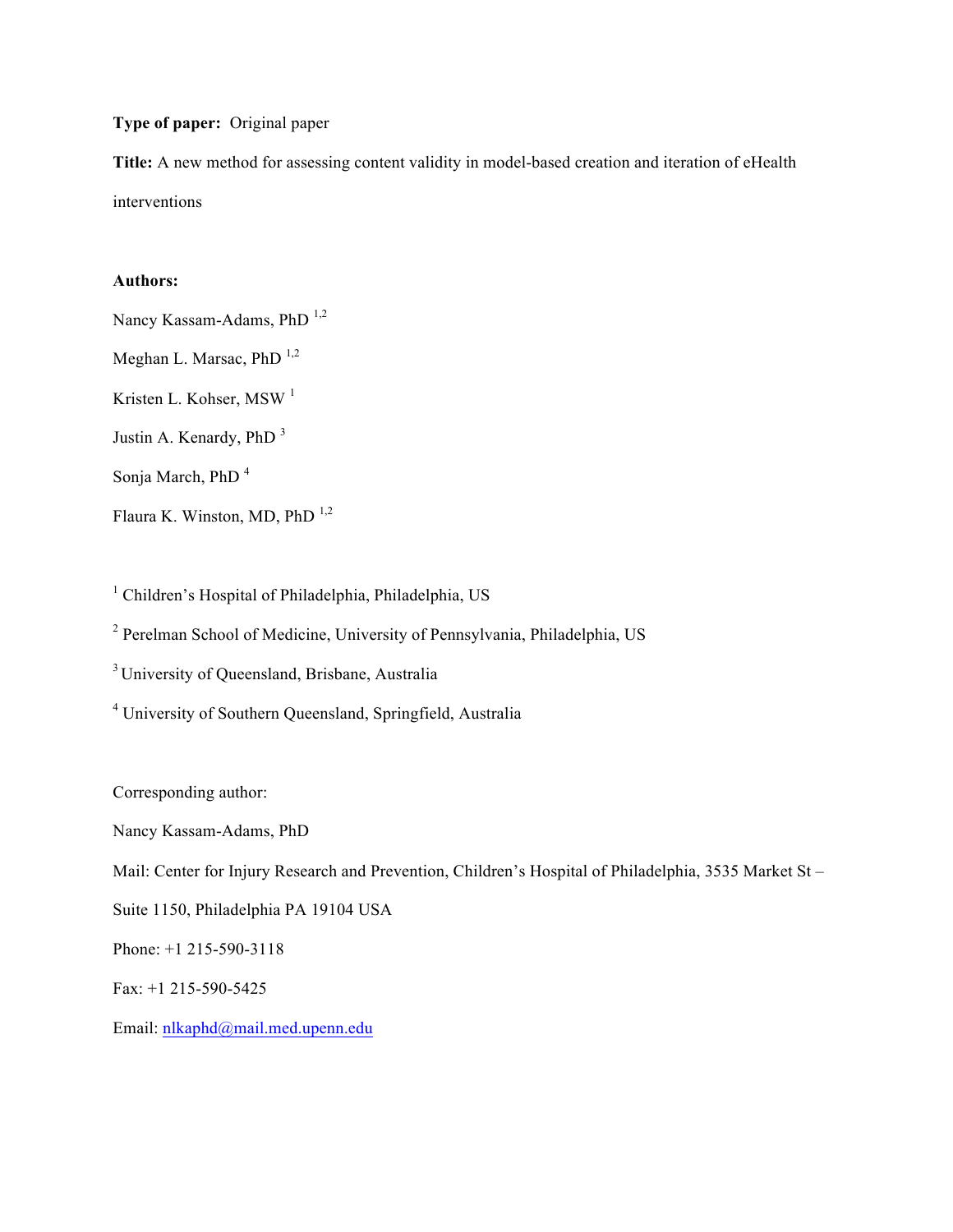#### **Abstract**

*Background* The advent of eHealth interventions to address psychological concerns and health behaviors has created new opportunities, including the ability to optimize the effectiveness of intervention activities and then deliver these activities consistently to a large number of individuals in need. Given that eHealth interventions grounded in a well-delineated theoretical model for change are more likely to be effective, and that eHealth interventions can be costly to develop, assuring the match of final intervention content and activities to the underlying model is a key step. We propose to apply the concept of "content validity" as a crucial checkpoint to evaluate the extent to which proposed intervention activities in an eHealth intervention program are valid (e.g., relevant and likely to be effective) for the specific mechanism of change which each is intended to target and the intended target population for the intervention. *Objectives* The aims of this paper are to define content validity as it applies to model-based eHealth intervention development, to present a feasible method for assessing content validity in this context, and to describe the implementation of this new method during the development of a web-based intervention for children.

*Methods* We designed a practical 5-step method for assessing content validity in eHealth interventions that includes defining key intervention targets, delineating intervention activity-target pairings, identifying experts and using a survey tool to gather expert ratings of the relevance of each activity to its intended target, its likely effectiveness in achieving the intended target, and its appropriateness with a specific intended audience, and then using quantitative and qualitative results to identify intervention activities which may need modification. We applied this method during our development of the Coping Coach web-based intervention for school-age children.

*Results* In the evaluation of Coping Coach content validity, fifteen experts from five countries rated each of fifteen intervention activity-target pairings. Based on quantitative indices, content validity was excellent for relevance, and good for likely effectiveness and age-appropriateness. Two intervention activities had item-level indicators that suggested the need for further review and potential revision by the development team.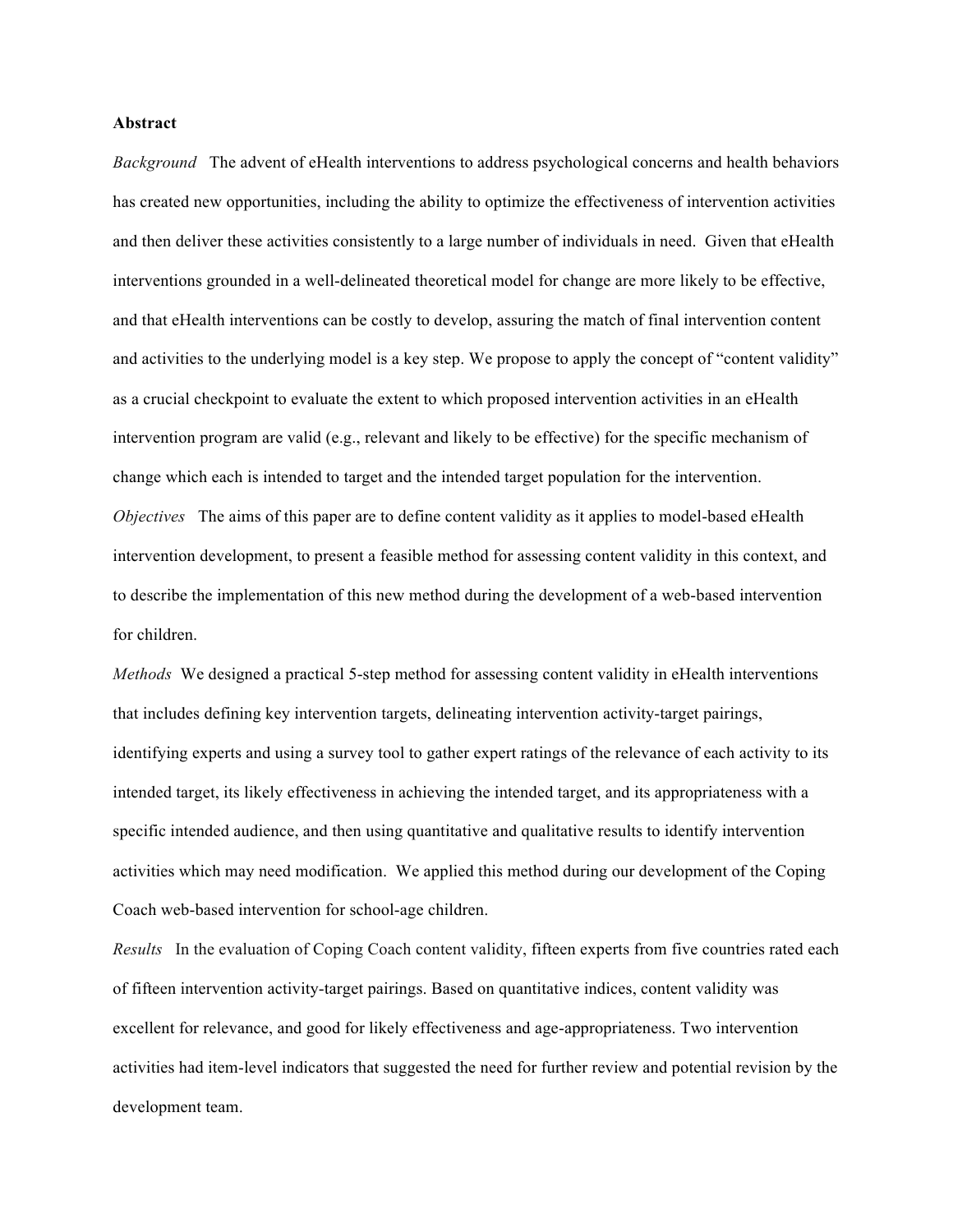*Conclusions* This project demonstrated that assessment of content validity can be straightforward and feasible to implement, and that results of this assessment provide useful information for ongoing development and iterations of new eHealth interventions, complementing other sources of information (e.g. user feedback, effectiveness evaluations). This approach can be utilized at one or more points during the development process to guide ongoing optimization of eHealth interventions.

**Keywords: (MeSH terms)** Telemedicine; Methods; Stress Disorders, Post-Traumatic; Child; Secondary Prevention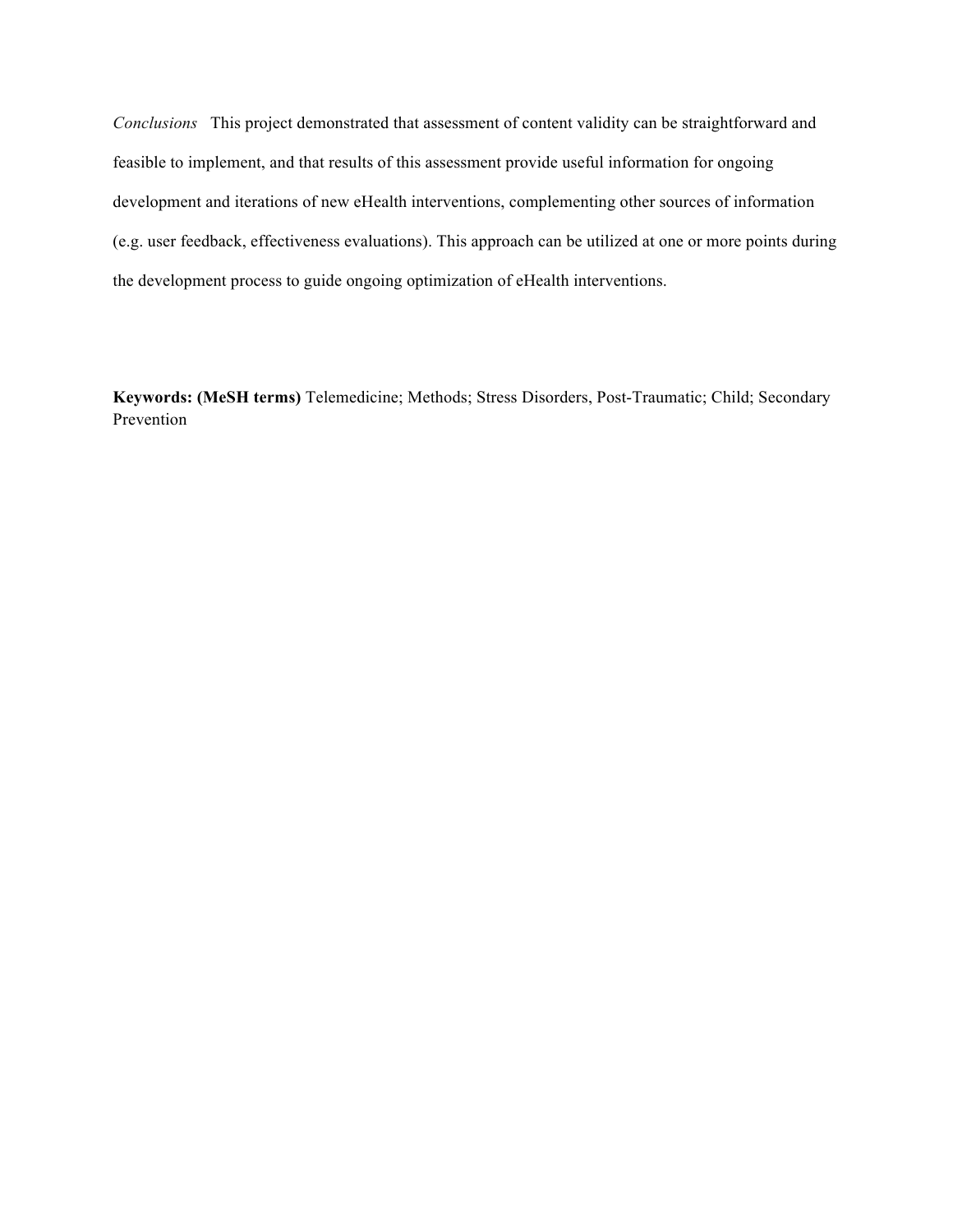#### **INTRODUCTION**

The advent of eHealth interventions to address psychological concerns and health behaviors has created new opportunities and new challenges. Some eHealth interventions are adaptations of established face to face interventions, many are created de novo as electronically-delivered interventions. In either case, they provide the ability to optimize the effectiveness of intervention activities and then deliver these activities consistently to a large number of individuals in need

Ideally, development of any intervention (whether the intervention is delivered electronically or in-person) begins with a clearly delineated program theory or model of change that is grounded in empirical evidence and clinical experience. [1 ,2] In such a model, intervention activities target specific mechanisms (psychological or behavioral processes) in order to produce desired modifications in health or behavioral outcomes. The use of a theoretical model to guide development of an eHealth intervention appears to be associated with effectiveness. A recent meta-analysis of 85 studies of eHealth interventions for health behavior change found that interventions that made greater use of theory (i.e., linking theoretical constructs to intervention techniques) had larger effect sizes. [3]

## *Definition of content validity and adaptation for eHealth interventions*

The concept of content validity originates in the arena of psychological and educational instrument development. Content validity of an assessment instrument is one aspect of construct validity [4,5], and has been defined as "the degree to which elements of an assessment instrument are relevant to and representative of the targeted construct for a particular assessment purpose". [5; page 238] In this definition, the relevant elements of an instrument may vary based on the method and purpose of the assessment, and include item wording as well as the way in which stimuli are presented, how instructions are given, and which situations are sampled. [5] Content validity is conditional rather than an inherent trait of an assessment instrument; it is assessed with regard to a particular purpose or aim of assessment, and a particular targeted population. [5] Quantitative and qualitative indicators derived from expert review of an instrument's content validity can be useful in identifying missteps and honing content during the development phase of an assessment instrument. [5,6]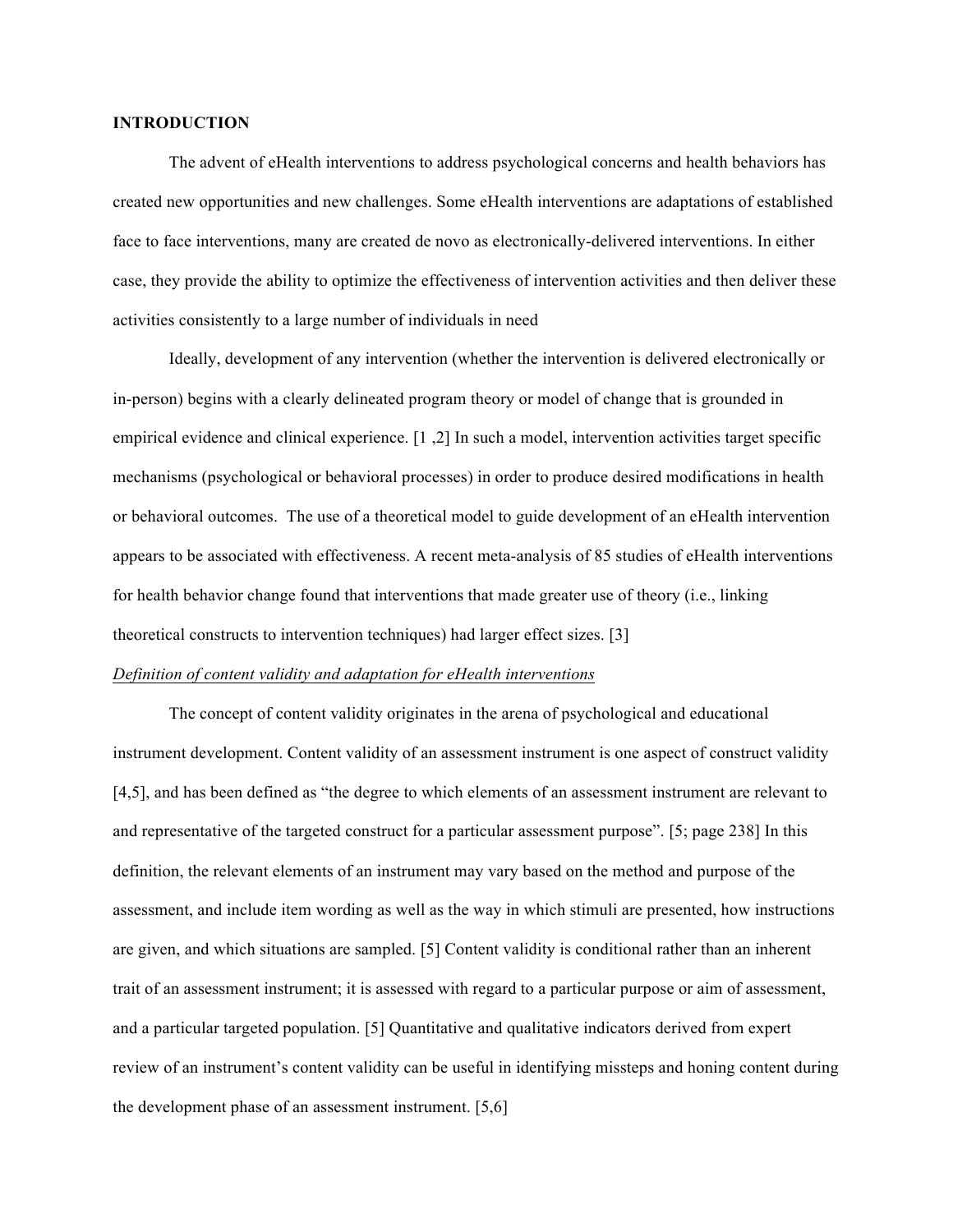Our definition of content validity for eHealth builds upon these well-established attributes of content validity in instrument development. We define the content validity of an eHealth intervention as the extent to which its component intervention activities are relevant to the underlying construct (i.e., program theory) and likely to be effective in achieving a particular intervention purpose in a specific intended population. We therefore suggest three core dimensions for expert review: relevance, likely effectiveness, and appropriateness for a specific audience. The first dimension, *relevance*, is the extent to which an intervention activity is pertinent to its intended intervention target as defined in the program theory or model of change; i.e., "Is this arrow aimed in the right direction?" The second dimension, *likely effectiveness*, is the extent to which evidence, theory, and expert judgment would suggest that this specific activity would successfully modify the intended intervention target; i.e., "Is this arrow likely to hit the target?" The third dimension is the extent to which the activity is *appropriate for a specific intended audience*, which may be defined by age, culture, or other factors.

#### *Rationale for considering content validity of eHealth interventions*

There are several compelling reasons to attend carefully to content validity in the development of eHealth interventions. When intervention content is developed based on a clearly delineated program theory and model of change, not only is the eHealth intervention more likely to be effective, its use and evaluation also advances understanding of the psychological or behavioral processes in which one is trying to intervene. [7,8] However, after the developer of an eHealth intervention has articulated a model of change / program theory, the next steps are fraught with challenges, including a multitude of choices in the design and delivery of intervention activities. A formal assessment of content validity can be a key checkpoint in the design of actual intervention activities to ensure that these activities and processes match the underlying program theory and change model that they are intended to operationalize. Electronically-delivered intervention programs (to an even greater extent than manualized in-person interventions) deliver a set of pre-determined and highly observable activities, thereby facilitating review of specific activities during the development process. Results of content validity assessment can be used to hone an eHealth intervention during its development, or to better understand unexpected variations in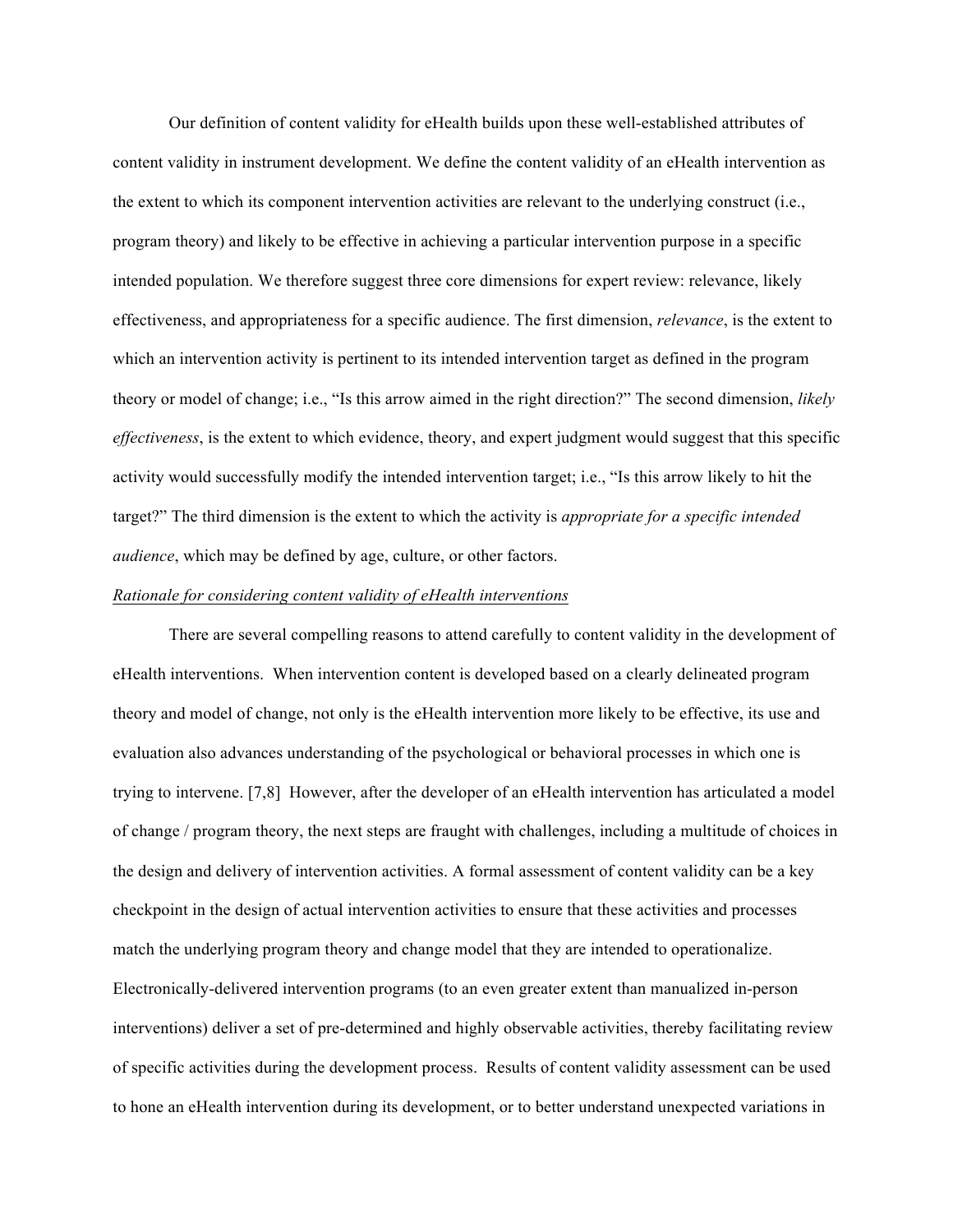the performance of an existing intervention. Given the expense of developing eHealth interventions, assessing content validity early in the development process (e.g., at the story board stage) could be costeffective by increasing the likelihood that costly further development will lead to an effective intervention.

Undoubtedly, most intervention developers strive to achieve this sort of validity and informally assess the extent to which they have succeeded. However to our knowledge no systematic process for assessing content validity of eHealth interventions has been proposed. Thus the aims of this paper are to define content validity as it applies to model-based eHealth intervention development, present a feasible method for assessing content validity in this context, and describe the implementation of this method during the development of an intervention. Based on the definition of content validity for eHealth proposed above, we designed a practical method for assessing the content validity of an eHealth intervention, and applied this methodology during our development of the Coping Coach web-based intervention for school-age children. Formal review by external experts allowed us to evaluate the extent to which intervention activities matched the model of change and program theory upon which we based our intervention development.

## **METHODS**

#### *Procedures for expert review of content validity*

We propose a straightforward, systematic approach to obtaining expert review of the content validity of an eHealth intervention. This approach assumes that the eHealth intervention in question has been created based on an explicit program theory or model of change, or that an appropriate theory / model can be applied (even retrospectively) to the existing intervention content.

Step 1: Specify key intervention targets that this e-Health intervention is intended to address. Step 2: Delineate specific activity-target pairings, by defining discrete intervention activities that address each target.

These may not be one-to-one relationships; a target may be addressed by more than one activity or vice versa. In this context, an intervention activity is defined as a meaningful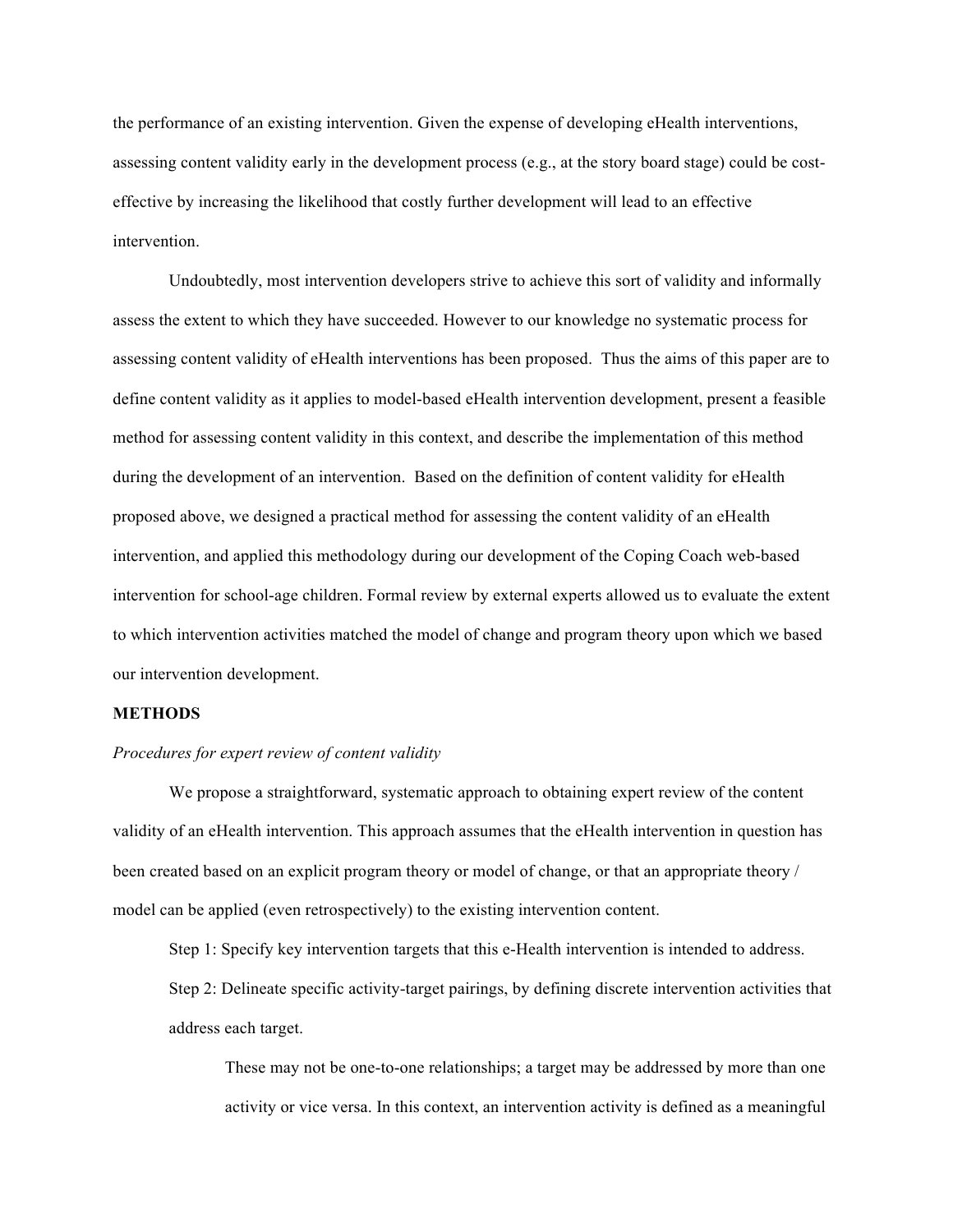set of user actions or experiences that can be clearly linked to one or more targets. It is important to be able to describe each activity so that expert reviewers understand exactly which intervention content is included.

Step 3: Populate the Content Validity Survey Tool with each intervention activity-target pairing. The Survey Tool includes scales for relevance, likely effectiveness and appropriateness for a specific intended audience (see Appendix).

Step 4: Recruit experts who were not involved in the development of the eHealth intervention, and gather survey data using the Content Validity Survey Tool.

Expert reviewers should each have relevant content knowledge; disciplinary and geographic diversity across the set of reviewers can provide useful balance. [5,9] The ideal number of reviewers has been suggested as 8 to 12 for an initial stage review of content validity, and 3 to 5 (who may be a subset of the original group) for a secondary or follow-up review. [6] Provide expert reviewers with access to the best current version of the eHealth intervention (e.g., storyboard, text script, online access to the intervention) and ask them to complete an online or emailed copy of the Content Validity Survey Tool created in Step 3.

Step 5: Analyze results and refine intervention as needed.

Results should be analyzed quantitatively (e.g. via calculation of content validity indices) and qualitatively (e.g. via examination of narrative comments from expert raters). Use these findings to identify potentially problematic activities and to hone the intervention as needed. Depending on the stage of development of the intervention, the development team may elect to remove or revise potentially sub-optimal intervention activities immediately or in a future iteration of the intervention.

Based on prior literature regarding content validity in instrument development, we propose both item- and scale-level content validity indices (I-CVI and S-CVI/AV) as quantitative indicators of acceptable content validity. [6] (For eHealth interventions, an "item" is an intervention activity-target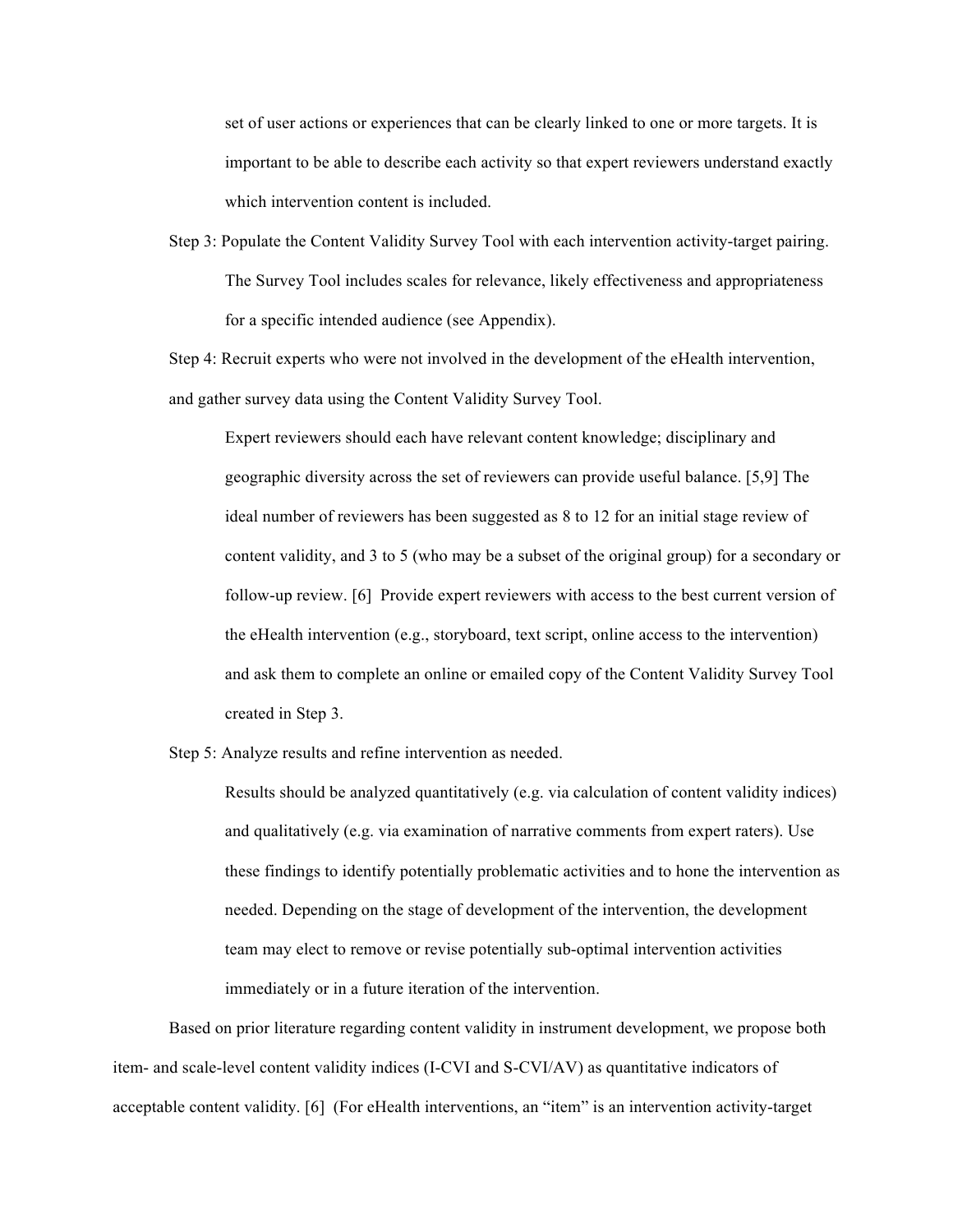pairing, and the "scale" is a set of activity-target pairs.) The I-CVI is the proportion (0.0 to 1.0) of expert reviewers who rate an item as 3 or 4 on a 4-point scale; the S-CVI/AV is the average of all I-CVIs for a set of items. [6] Polit et al [6] proposed standards for content validity based on a review of the literature and examination of the quantitative properties of alternate content validity indices. We propose to adopt these standards for eHealth, such that a set of eHealth intervention activities can be said to have excellent content validity if all I-CVI's are at least .78 and the S-CVI/AV is at least .90.

Utilizing the results of content validity assessment to hone and improve an eHealth intervention will always involve both quantitative indicators and the considered judgment of the development team. For example, if a quantitative indicator such as the I-CVI indicates problems with a specific activitytarget pair, the next steps for the development team depend on the nature of the problem identified. If an activity is rated as not relevant to its intended target, the development team may consider removing it or undertaking a major revision. On the other hand, if an activity is rated as relevant but not likely to be effective, the development team should consider whether there is a way to alter or enhance the activity to increase its likely effectiveness. Narrative comments provided by expert reviewers as part of the Content Validity Survey can be helpful, and follow-up interviews to elicit additional details about specific concerns may be useful. Developers may also need to take into account whether an activity is rated as relevant / likely effective for some, but not all, of its intended targets.

#### *Example: application of this method to the Coping Coach intervention*

Description of Coping Coach: Coping Coach is an eHealth intervention designed to prevent or reduce posttraumatic stress and associated negative impacts on health-related quality of life in young people aged 8 to 12 years old who have experienced different types of acute, single-incident traumatic events. [10] The Coping Coach intervention is structured as an interactive game with a storyline. Intervention activities include skills practice and interactions with game characters as the child user progresses through three levels of the game. The program theory which underlies our development of the Coping Coach intervention is presented in detail elsewhere [10,11] and described briefly here. Grounded in the empirical literature on posttraumatic stress etiology [12-14], we first identified four proximal goals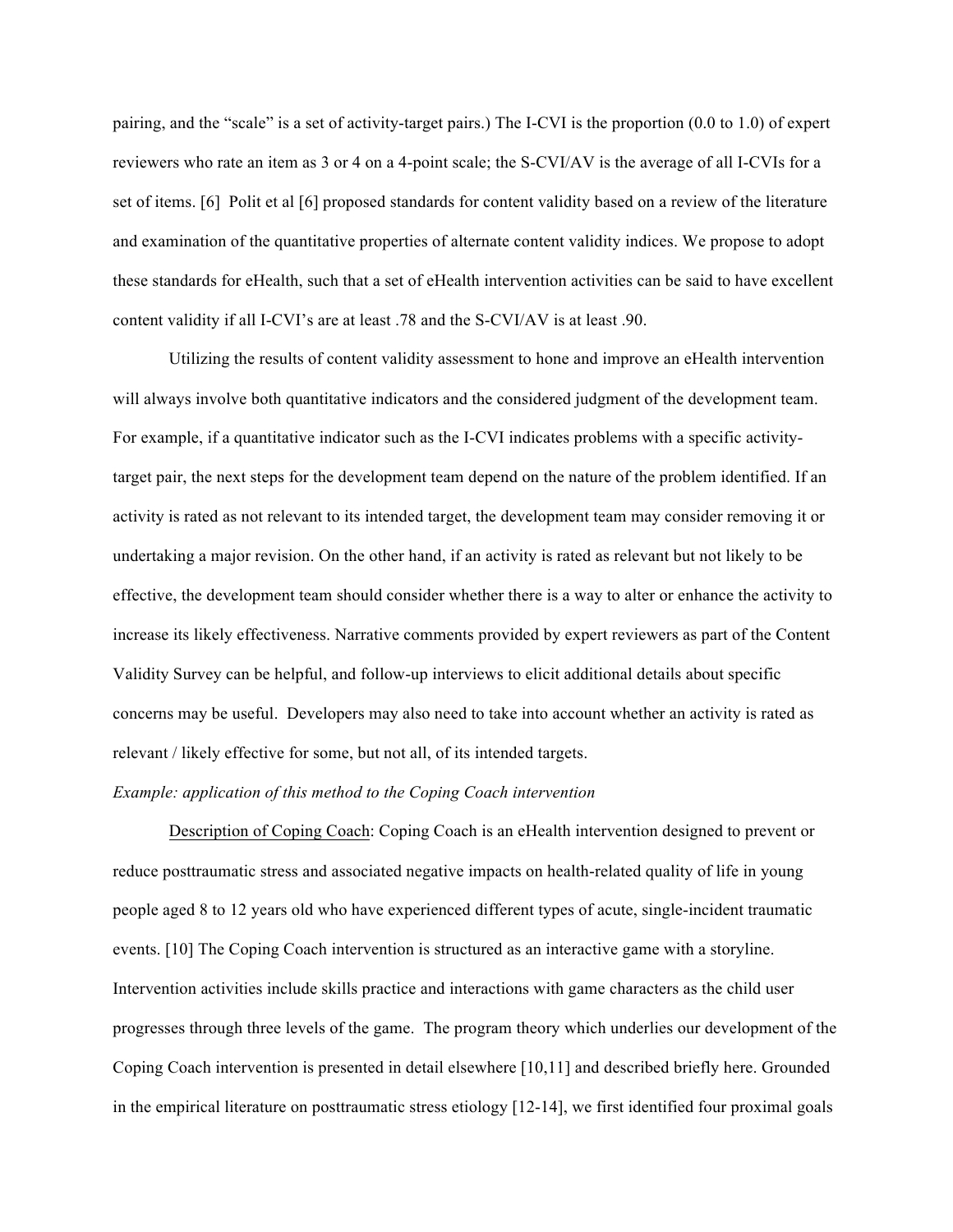for users of the Coping Coach intervention: a) identify emotional reactions after trauma, b) build cognitive re-appraisal skills, c) reduce use of avoidance coping strategies, and d) increase social support seeking. For each of these goals, we drew from the empirical literature on intervention for posttraumatic stress and anxiety in children [15-17] to delineate more specific actionable intervention targets and then worked closely with a web / game developer team to craft intervention activities to address these targets.

Application of five step content validity process to Coping Coach: Step 1 (specify key intervention targets) was integrated throughout the development process. As described above, we developed the intervention based on a program theory in which we identified 13 specific intervention targets (2 to 5 targets for each of the four proximal goals) to address key mechanisms for prevention of posttraumatic stress.

In Step 2 (delineate activity-target pairings), we delineated 11 discrete intervention activities, each activity addressed one or more of the 13 intervention targets, resulting in a total of 15 activity-target pairs. Table 1 presents each intervention activity with the target(s) it was intended to address. For the Coping Coach intervention, the process of delineating activity-target pairings was straightforward, as our intervention development process began with a careful definition of intervention targets, and each activity was designed to address one or more of these targets. When an intervention has not been developed explicitly in this manner, Step 2 may require additional effort such as mapping activity-target pairings via a consensus process among key members of the development team and/or evaluating inter-rater reliability in matching activities to targets.

For Step 3 (populate survey tool), we created a Content Validity Survey Tool with three ratings for each of the 15 activity-target pairs. For each activity–target pairing, experts rated the intervention activity's relevance, likely effectiveness, and age-appropriateness, using a 5-point Likert-type scale (0 to 4), as follows: (1) *Relevance* (the extent to which this specific intervention activity is pertinent to the intended intervention target) with 0 defined as "Irrelevant/ Extraneous to this target" and 4 defined as "Central / Key / Essential to this target"; (2) *Effectiveness* (likelihood that this specific activity will successfully modify the intended intervention target), with 0 defined as "Not likely to be effective" and 4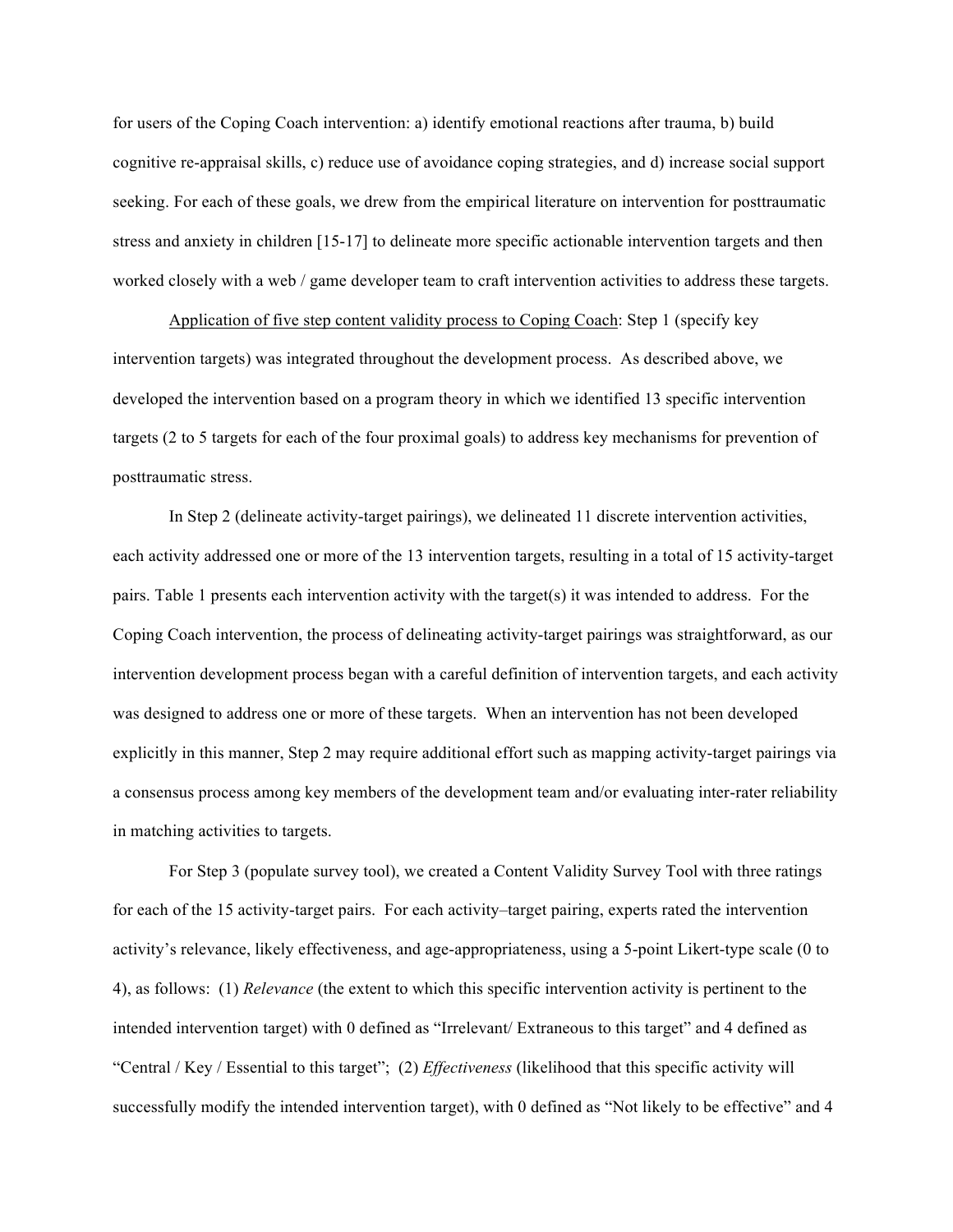defined as "Very likely to be effective"; and (3) *Appropriateness for intended audience*, in the case of Coping Coach this was defined as age-appropriateness (extent to which the language, content and nature of activities was clear, easy to understand, and developmentally appropriate for children age 8 to 12 years), with 0 defined as "Inappropriate / Unsuitable for 8 – 12" and 4 defined as "Language / nature of activities appropriate for  $8 - 12$ ". The survey form included screen shots from the intervention to help orient expert reviewers to the activity they were rating. A copy of the Content Validity Survey Tool template is available in the Appendix.

For Step 4 (recruit experts and gather survey data), an international set of experts was invited to participate in rating the Coping Coach intervention. Experts were selected based on their knowledge and expertise regarding children's coping and adjustment after potentially traumatic events, traumatic stress prevention, culturally-sensitive child interventions, or development of web-based interventions. We provided each expert with a username and password to access the Coping Coach intervention online and encouraged them to play through the entire game at least once as a child user would. We also provided a full text transcript of all intervention elements and activities. The Content Validity Survey Tool was provided as a Word document and sent to experts via email; experts completed their ratings within this document, and returned the document via email. Expert reviewers were asked to complete the Content Validity Survey Tool and to provide additional comments on any specific activity or on the intervention as a whole. Expert review of an intervention does not constitute human subjects research, and thus no IRB or ethics board approval process was relevant or required.

For Step 5 (analyze results and hone intervention) we first calculated the I-CVI for each activitytarget pair on each dimension; the I=CVI is the proportion of reviewers who gave a rating of 3 or 4 on the 5-point scale (0-1-2-3-4) utilized in this version of the Survey Tool. We then calculated the S-CVI/AV for each dimension (relevance, likely effectiveness, age-appropriateness) as the average of all I-CVI's for that dimension. In this case the I-CVI is a slightly more conservative indicator of expert consensus than described by Polit et al 2007, because the survey tool utilized for ratings of Coping Coach used a 5-point scale rather than a 4-point scale. We also examined additional narrative comments from the expert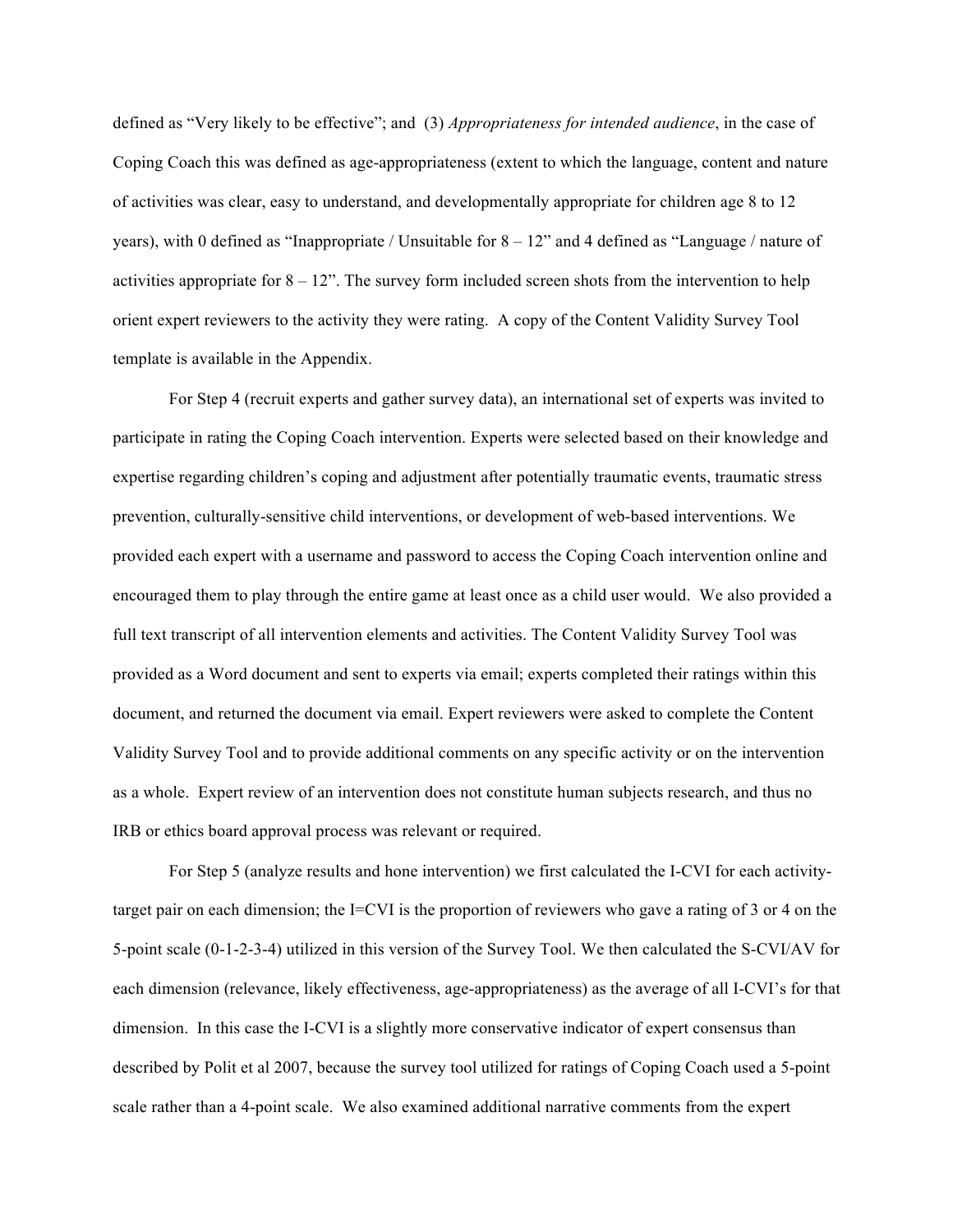reviewers. These data, in conjunction with feedback from child users and their parents [10] and the results of a pilot randomized trial [11], are now being used to hone and improve the next iteration of the Coping Coach intervention.

# **RESULTS**

Fifteen experts (from the US, Australia, UK, Netherlands, and Switzerland) were invited to participate via email; all fifteen agreed to participate and provided ratings. All experts were independent; i.e., not involved in the development of the intervention. Each expert was an active clinical researcher (twelve psychologists and three psychiatrists) with at least five years' experience in this field and relevant content expertise. Thirteen experts provided ratings within approximately two months as requested; two required additional time due to other commitments but eventually provided ratings. There were very few incomplete ratings (only 2 of 225 ratings for relevance, 3 of 225 ratings for effectiveness, and 5 of 225 ratings for age-appropriateness were missing).

### *Quantitative indicators of content validity*

Table 1 shows the Item-level Content Validity Index (I-CVI) for each intervention activity / target pairing, based on expert ratings from the Content Validity Survey Tool.

Table 1. Intervention activities and intervention targets for each of four proximal goals of the intervention, with Item-Level Content Validity Index for each activity-target pairing.

| Intervention activity                                                                                                    | Intended intervention<br>$target(s)$ for this activity |                                                               | Item-level Content Validity Index (I-CVI) |                         |                        |  |
|--------------------------------------------------------------------------------------------------------------------------|--------------------------------------------------------|---------------------------------------------------------------|-------------------------------------------|-------------------------|------------------------|--|
|                                                                                                                          |                                                        |                                                               | Relevance<br>of activity                  | Likely<br>effectiveness | Age<br>appropriateness |  |
|                                                                                                                          |                                                        |                                                               | to target                                 | of activity             | of activity            |  |
| A. Proximal goal: Identify emotional reactions (EM)                                                                      |                                                        |                                                               |                                           |                         |                        |  |
| 1<br>Player creates faces by<br>manipulating the<br>eyebrows and mouth to<br>match specified feelings<br>in Face-O-Matic | EM1                                                    | Child will identify<br>and name basic<br>feelings / emotions. | .80                                       | .60                     | .73                    |  |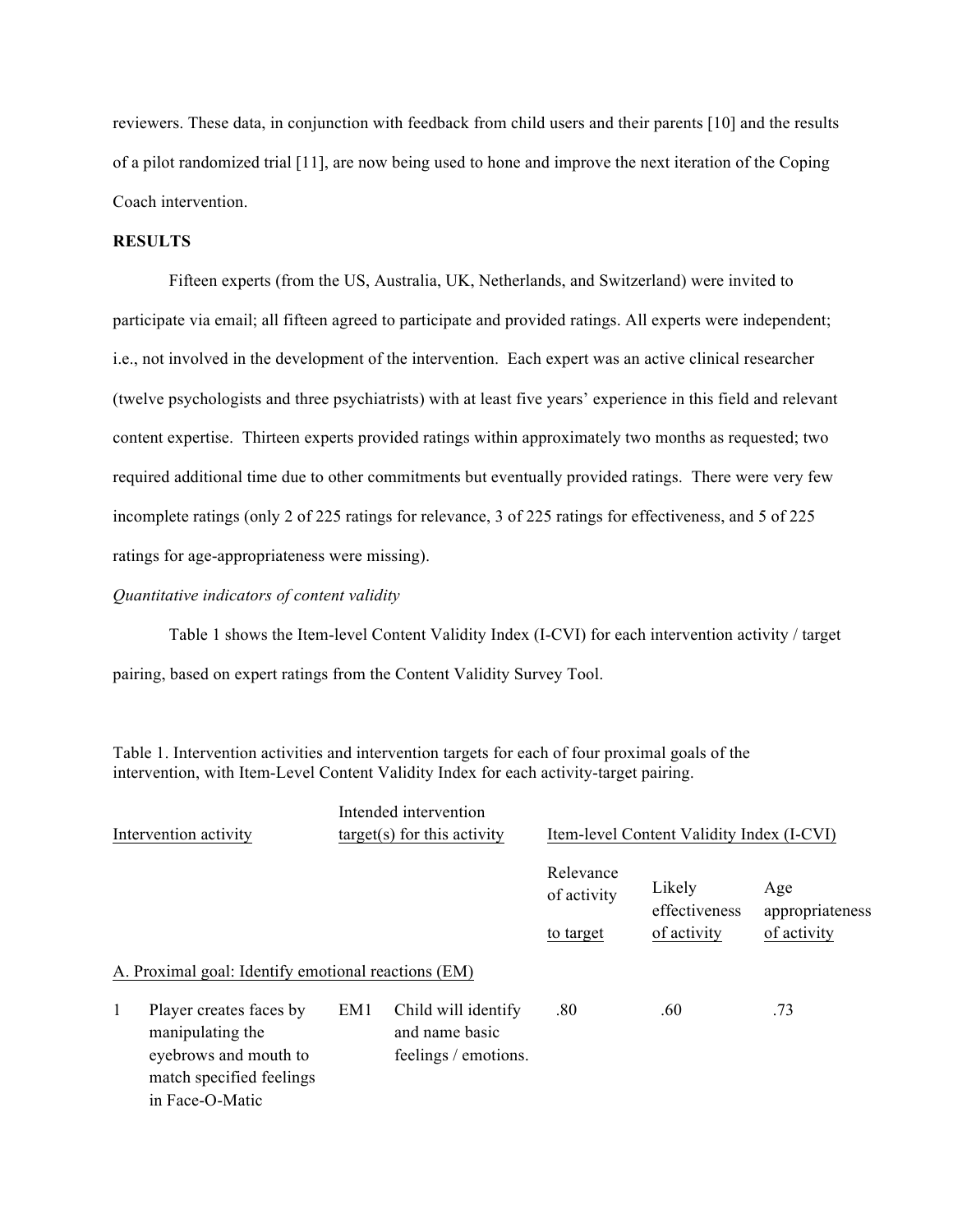# Machine

| $\overline{2}$ | Player helps the<br>townspeople identify<br>how they were feeling at<br>the time of a potentially<br>traumatic event, and<br>how they are feeling<br>now | EM <sub>2</sub> | Child will identify<br>feelings / emotions<br>associated with a<br>potentially<br>traumatic<br>experience, and<br>how these feelings<br>may change over<br>time.  | .93 | .93 | .93 |
|----------------|----------------------------------------------------------------------------------------------------------------------------------------------------------|-----------------|-------------------------------------------------------------------------------------------------------------------------------------------------------------------|-----|-----|-----|
| 3              | Player identifies own<br>feelings with the help of<br>the townspeople.                                                                                   | EM3             | Child will identify<br>his/her own<br>feelings associated<br>with a potentially<br>traumatic<br>experience, and<br>any changes in<br>these feelings over<br>time. | .93 | .86 | 1.0 |
|                | B. Proximal goal: Build cognitive re-appraisal skills (CR)                                                                                               |                 |                                                                                                                                                                   |     |     |     |
| 4              | Player watches / listens<br>to conversation between<br>General Malaise and the<br>Coping Coach about<br>Think $\rightarrow$ Feel $\rightarrow$ Act       | CR1             | Child will<br>recognize<br>connections<br>between thoughts<br>(appraisals),<br>feelings, and<br>behavior.                                                         | 1.0 | .73 | .73 |
|                |                                                                                                                                                          | CR <sub>2</sub> | Child will<br>recognize helpful /<br>unhelpful trauma-<br>related thoughts /<br>appraisals and see<br>appraisals as<br>something that can<br>be modified.         | .93 | .73 | .67 |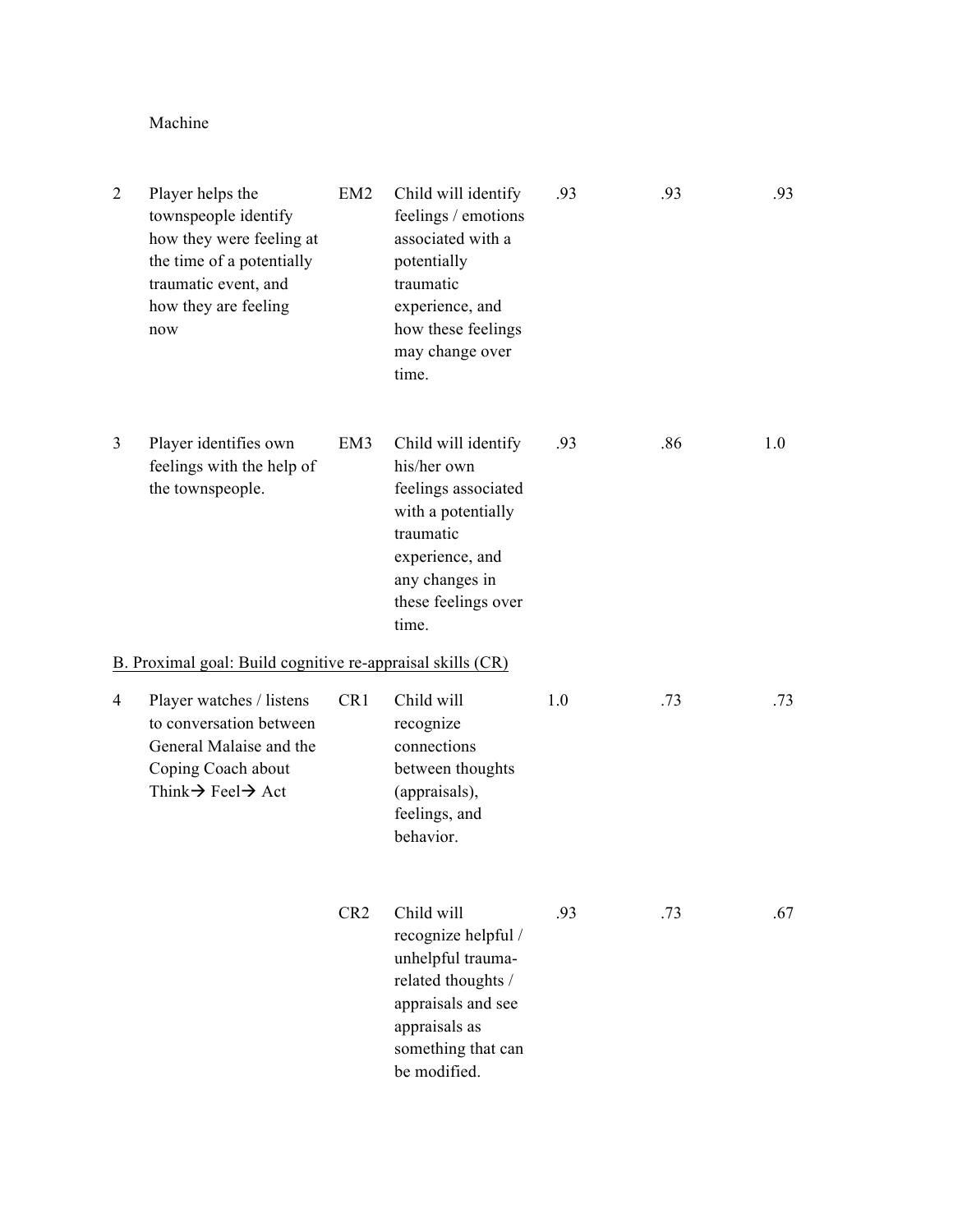| 5<br>Player helps Jack and<br>Jayla understand their<br>thoughts and feelings<br>and then helps<br>Jack/Jayla change<br>unhelpful thoughts in<br>order help them to feel<br>better |                                                                                                                                                                                                                                                            | CR <sub>3</sub> | Child will identify<br>helpful / unhelpful<br>trauma-related<br>appraisals                                                                                                  | 1.0 | .87 | .87 |
|------------------------------------------------------------------------------------------------------------------------------------------------------------------------------------|------------------------------------------------------------------------------------------------------------------------------------------------------------------------------------------------------------------------------------------------------------|-----------------|-----------------------------------------------------------------------------------------------------------------------------------------------------------------------------|-----|-----|-----|
|                                                                                                                                                                                    |                                                                                                                                                                                                                                                            | CR4             | Child will utilize<br>cognitive<br>restructuring to<br>modify unhelpful<br>appraisals.                                                                                      | 1.0 | .80 | .79 |
| 6                                                                                                                                                                                  | Player identifies own<br>helpful/unhelpful<br>thoughts by selecting<br>whether statements are<br>"like me" or "not like<br>me," and player's<br>helpful thoughts guide<br>the airship upwards                                                              | CR <sub>5</sub> | Child will identify<br>his/her own<br>helpful and<br>unhelpful thoughts<br>/ appraisals and<br>apply cognitive<br>restructuring to<br>modify own<br>unhelpful<br>appraisals | .93 | .80 | .86 |
|                                                                                                                                                                                    | C. Proximal goal: Reduce use of avoidance coping strategies (AV)                                                                                                                                                                                           |                 |                                                                                                                                                                             |     |     |     |
| 7                                                                                                                                                                                  | Coping Coach describes<br>Avoidance and<br>Approach strategies.<br>Player helps<br>townspeople identify<br>pros/cons of avoidance,<br>sees 2 people modeling<br>approach strategies and<br>helps 2 people replace<br>avoidance with approach<br>strategies | AV1             | Child will identify<br>pros / cons of<br>avoidance and<br>approach strategies<br>for trauma-related<br>fears/situations                                                     | 1.0 | .93 | .87 |
|                                                                                                                                                                                    |                                                                                                                                                                                                                                                            | AV2             | Child will<br>approach trauma-                                                                                                                                              | 1.0 | .87 | .87 |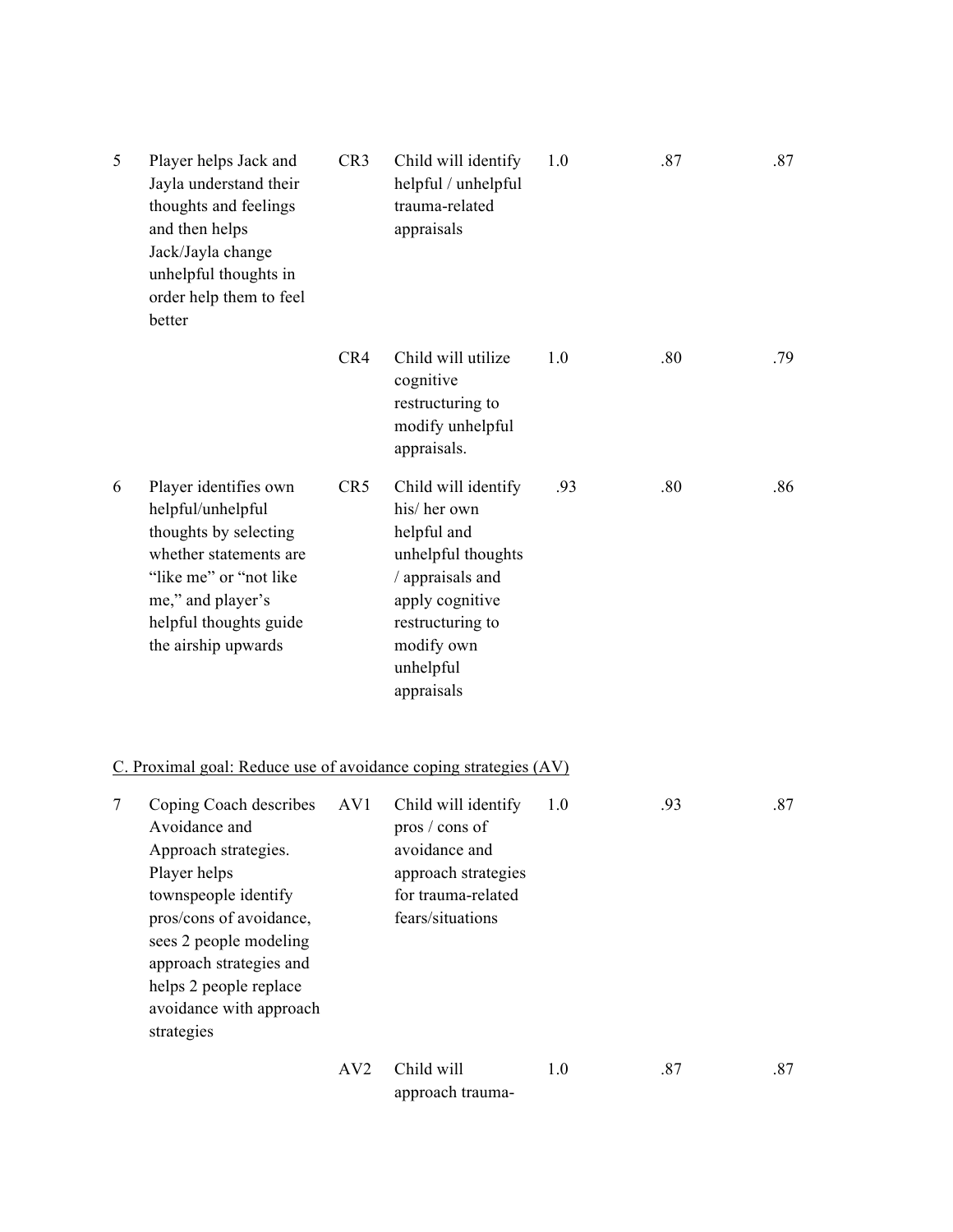|    |                                                                                                                                                                                                    |                 | related fears<br>situations safely<br>and minimize<br>reliance on<br>avoidant coping<br>strategies                                   |     |     |     |
|----|----------------------------------------------------------------------------------------------------------------------------------------------------------------------------------------------------|-----------------|--------------------------------------------------------------------------------------------------------------------------------------|-----|-----|-----|
| 8  | Sorting activity – player<br>fixes weather machine<br>by correctly identifying<br>pros/cons and impact of<br>using avoidance or<br>approach strategies for<br>trauma-related fears /<br>situations | AV <sub>1</sub> | Child will identify<br>pros / cons of<br>avoidance and<br>approach strategies<br>for trauma-related<br>fears/situations              | .87 | .93 | .80 |
|    |                                                                                                                                                                                                    | AV2             | Child will<br>approach trauma-<br>related fears<br>situations safely<br>and minimize<br>reliance on<br>avoidant coping<br>strategies | .80 | .80 | .79 |
|    | D. Proximal goal: Increase social support seeking (SS)                                                                                                                                             |                 |                                                                                                                                      |     |     |     |
| 9  | Player gives and<br>receives help to / from<br>the townspeople and<br>General Malaise.                                                                                                             | SS <sub>1</sub> | Child will ask for<br>help and build<br>support network by<br>providing help to<br>others.                                           | 1.0 | .80 | 1.0 |
| 10 | Player completes<br>logbook pages to<br>identify "People Who<br>Can Help Me" and<br>"Ways That People Can<br>Help Me".                                                                             | SS <sub>2</sub> | Child will identify<br>members of his /<br>her support<br>network and what<br>type of support<br>network can offer.                  | 1.0 | .93 | .93 |
| 11 | Player collects coins<br>scattered throughout the<br>worlds $-$ six of these<br>coins have tips for social                                                                                         | SS <sub>3</sub> | Child will increase<br>strategies for<br>asking for help /<br>social support.                                                        | .86 | .79 | .86 |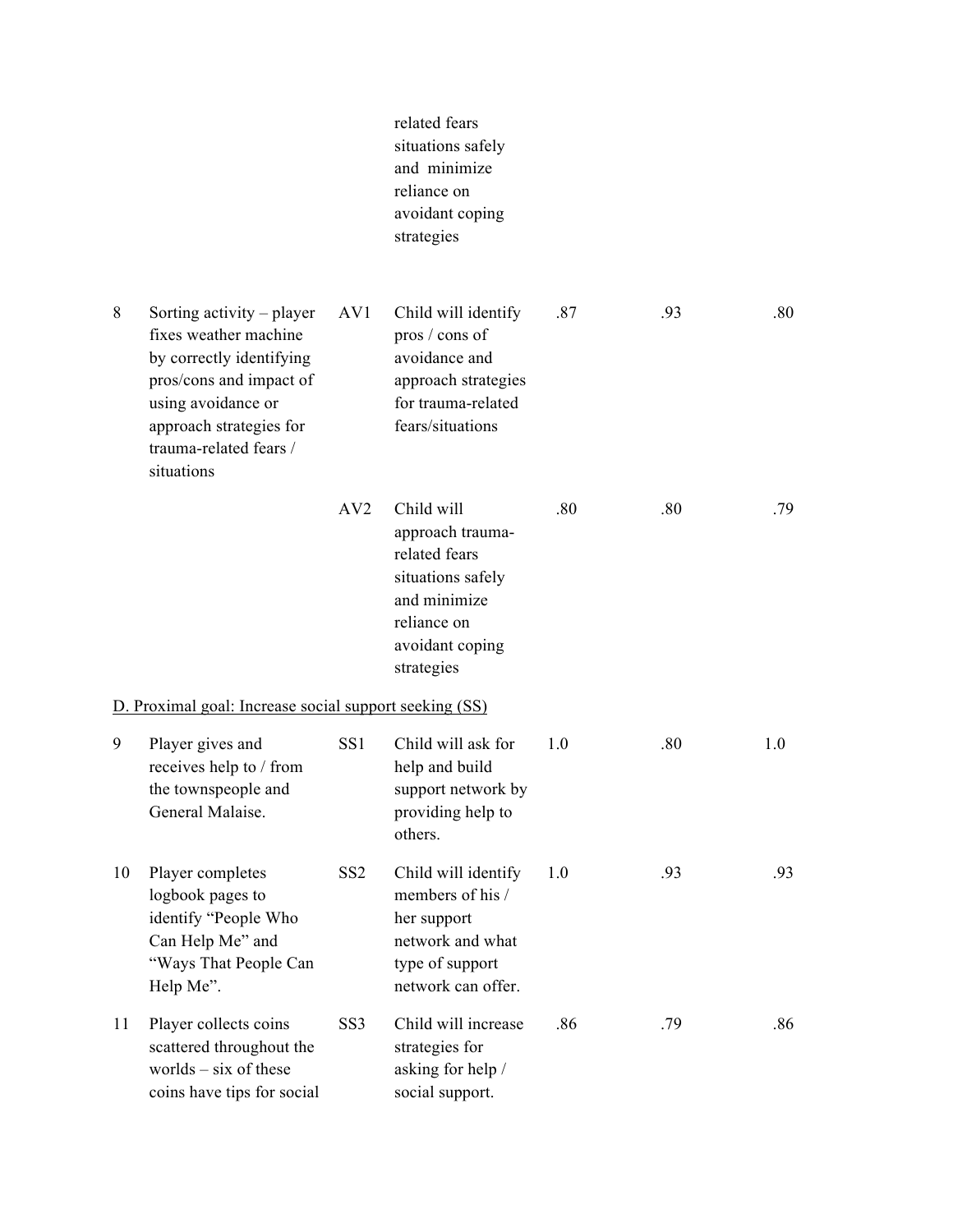support seeking.

The S-CVI/AV for ratings across all activities was excellent for relevance (.94), although not quite at this standard for likely effectiveness (.82) or age-appropriateness (.85). Examining the quantitative indicators at a more granular level, for nearly all activity-target pairings the I-CVI's for likely effectiveness and age-appropriateness were excellent  $(>= .78)$ . However, we identified two activities (encompassing three activity-target pairs) with I-CVI's below .78. Intervention activity 1 (Face-O-Matic Machine activity) and intervention activity 4 (conversation between Coping Coach and General Malaise character), had excellent ratings for relevance but had I-CVI's of .60 to .73 for likely effectiveness or ageappropriateness. Reviewers also provided narrative comments to explain their concerns and/or suggest alternate approaches. Based on these I-CVI's and review comments, these two activities are under review to determine whether they should be retained, removed, or modified in the next iteration of the intervention.

#### *Narrative comments from expert reviewers*

Beyond quantitative ratings, for many intervention activities the reviewers' narrative comments were helpful in understanding both strengths and potential gaps in this iteration of the Coping Coach intervention. Reviewers commented on likely mechanisms of action, e.g., "One of strongest sections, teaches link between thoughts, feelings, and actions well, and good in identifying concrete thoughts."; "Interactive nature of the exercise and the fact that it doesn't 'sugar coat' that there are some positives to avoidance is useful as it makes it realistic for kids.". Reviewers also highlighted ways to extend or improve current intervention activities to better achieve key targets, e.g. "Perhaps also discussing what a child's behavioural reactions may be when sad, angry, worried etc (for example, crying, stamping feet, churning stomach) may offer them more of a chance to identify their feelings."

## **DISCUSSION**

This project demonstrated that assessment of content validity was straightforward and feasible to implement, and that results of this assessment can provide useful information for ongoing development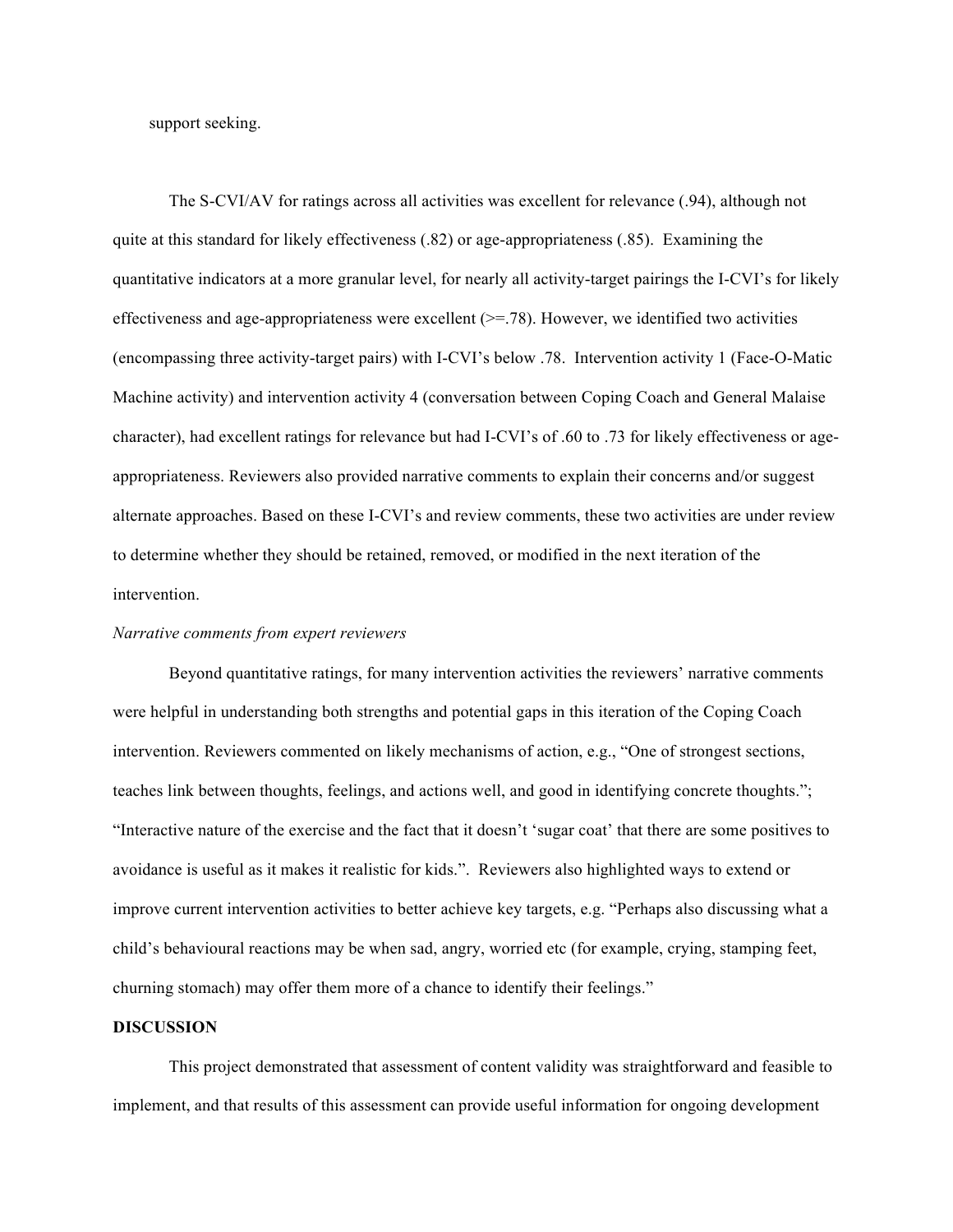and iterations of new eHealth interventions. Expert ratings on the Content Validity Survey Tool demonstrated variability, suggesting that response options were appropriately scaled and anchored to capture useful gradations in expert judgment about the content validity of specific intervention activities.

Especially for components believed to be key to intervention outcomes, assessment of content validity could reduce the number of iterations needed to produce an effective eHealth intervention. The clear articulation of a model of change and program theory, and content validity assessment to ensure that intervention activities match their intended targets, may be especially important in the development of eHealth interventions which are created de novo; i.e. are not web-based adaptations of an existing wellestablished face to face intervention. [10,18] However, content validity assessment may also be beneficial to ensure that well-established face-to-face interventions are successfully translated for web-based / digital delivery. The translation of in person treatment components (e.g., exposure to address anxiety symptoms) is not always straightforward.

Expert ratings of content validity can be an important complement to other sources of information. Depending on the point in the development cycle when content validity is assessed, an intervention development team may need to weigh information regarding sub-optimal content validity of specific activities in the context of user feedback, effectiveness evaluations, and other contextual considerations to determine appropriate action. One possibility is immediate refinement or removal of potentially problematic activities; another option is ongoing monitoring of these activities in terms of user engagement or effectiveness. In the case of Coping Coach, expert review affirmed the relevance of all rated activities but identified potential gaps in the likely effectiveness and age-appropriateness of two intervention activities. This information will be utilized in conjunction with user feedback and results of a pilot randomized trial to make decisions about optimizing Coping Coach intervention activities.

Implementation of this method revealed a number of lessons regarding the process and timing of assessing content validity. Regarding process, we learned that thoughtful judgment by the development team is required to define intervention activities at an appropriately granular level, i.e. with just enough specificity for meaningful evaluation by expert reviewers. Thoughtful judgment is also required to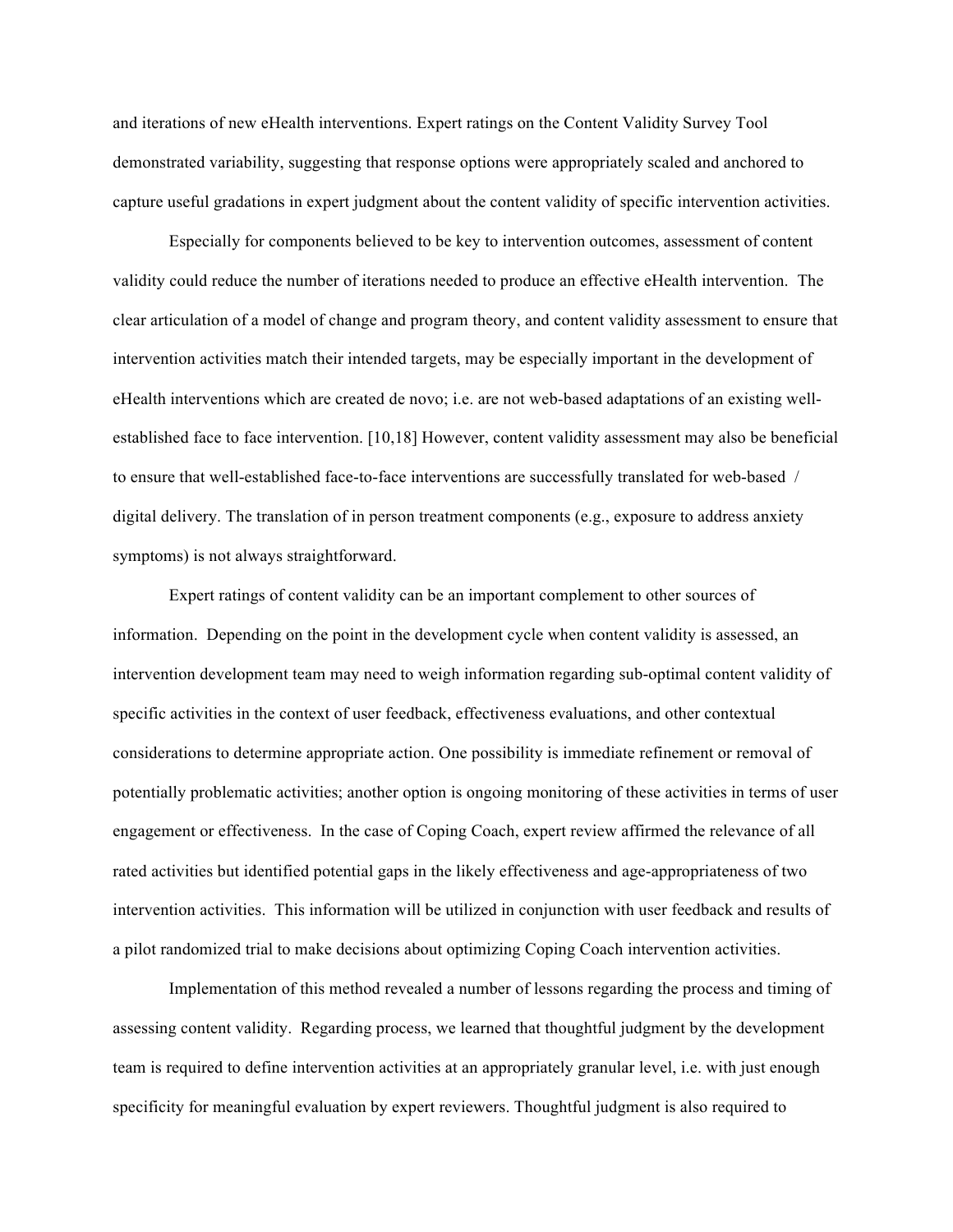identify which activity-target pairs merit assessment of content validity. In the case of Coping Coach, we chose to structure the survey with each intervention target paired with the one or two activities that addressed that target most directly. However, some intervention targets are addressed at least indirectly by additional activities and a longer survey form could have asked expert raters to assess all such activitytarget pairings. One potential outcome of Steps 1 and 2, or of feedback received during expert review (Step 4), is that intervention developers may realize that they have not adequately specified intervention targets or the intended match between intervention activities and intended targets. If this occurs, it can be seen as an important reminder for the development team, aided by expert consultation if necessary, to revisit and clarify the program theory and model of change which underlie the eHealth intervention. Clarity in this regard is likely to be helpful not only in intervention design, but also in promoting effectiveness of the intervention.

Regarding timing, we sought expert review of content validity at a point in the development process when we had already created a functional online intervention, piloted this intervention with child users, and initiated a pilot randomized trial. The advantage of this timing is that experts saw a fullydeveloped version of the intervention activities and could fully grasp our intended design. There would be different advantages to seeking expert review earlier (with storyboards or functional prototypes) or at multiple points in the development process, namely the ability to iteratively revise an earlier draft of the intervention based on content validity assessment.

There are several limitations of this project that suggest future research directions. First, we suggest the application of quantitative indicators (the I-CVI and S-CVI/AV), and threshold levels for those indicators, which are based in content validity research for the development of psychological measures. While we believe this is a reasonable place to start, additional research is needed to document the range of I-CVI and S-CI/AV results in the development of a variety of types of eHealth intervention activities, and the relationship of these ratings to improved performance of eHealth interventions. Such research would also help to assess the reliability and validity of the proposed Content Validity Survey Tool itself, as this was beyond the scope of the current study. It is important to note that we implemented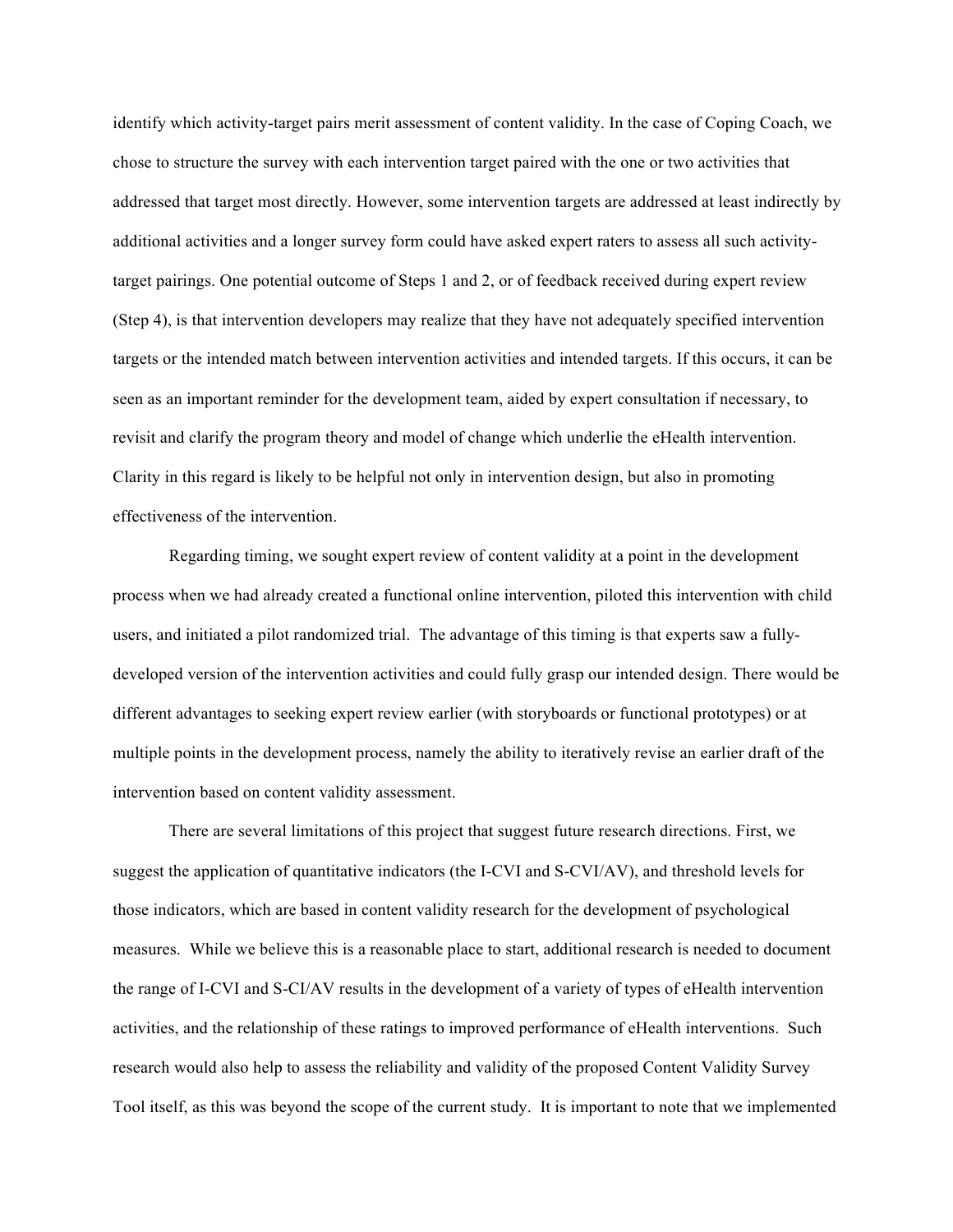this content validity approach for an eHealth program with a "tunnel" design, in which all users are required to participate in all activities. Because eHealth interventions vary in the extent to which every user is directed to participate in the same set of activities, assessment of content validity for more complex branching structures, or for interventions that allow free exploration of a set of activities, may require some adaptation of our method. The proposed method for content validity targets three domains: relevance, likely effectiveness, and appropriateness for a specific audience. As the Tool becomes more widely used, a need might be recognized for additional domains. Finally, it is essential to remember that content validity as rated by experts is no guarantee of the effectiveness of a set of intervention activities. Researchers and intervention developers should not substitute content validity assessment for rigorous assessment of intervention effectiveness.

## *Conclusions*

Content validity assessment can be a helpful checkpoint in the process of developing or improving an eHealth intervention. Our team created and implemented a straightforward method and Content Validity Survey Tool that provided useful information regarding the match of intervention activities to underlying program theory. This approach could be appropriately utilized at multiple points during the development process to guide ongoing optimization of eHealth interventions.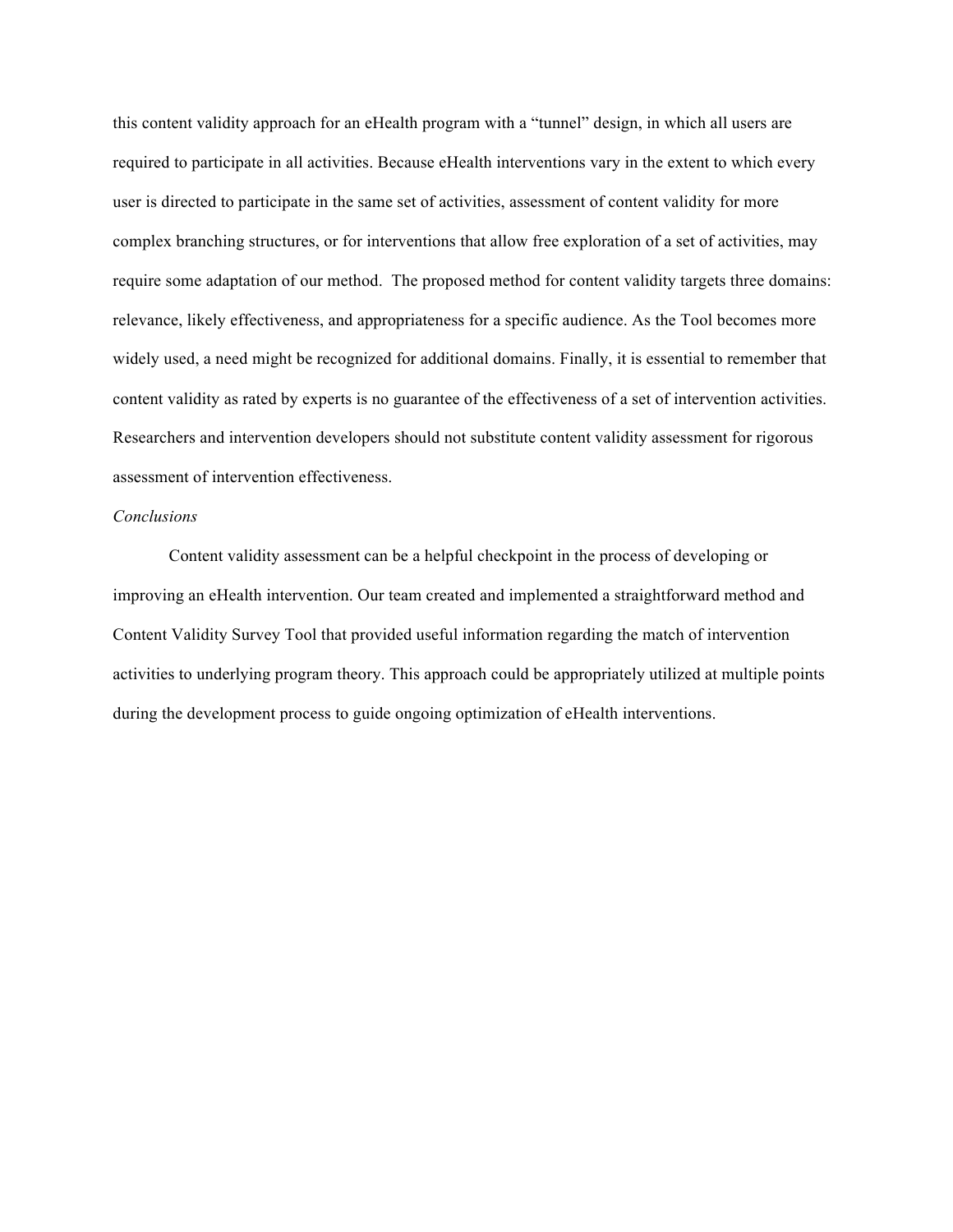## **Acknowledgements:**

This work was funded by grant R21HD069832 from the Eunice Kennedy Shriver National Institute of Child Health and Human Development in the US. We gratefully acknowledge the efforts of the expert reviewers who participated in this project: Melissa Alderfer, Lamia Barakat, Steven Berkowitz, Melissa Brymer, Cindy Buchanan, Judith Cohen, Catherine Cox, Douglas Delahanty, Alexandra De Young, Markus Landolt, Richard Meiser-Steadman, Joanne Mouthaan, Reginald Nixon, Miranda Olff, and Josef Ruzek.

**Conflicts of interest:** The authors have no known conflicts of interest.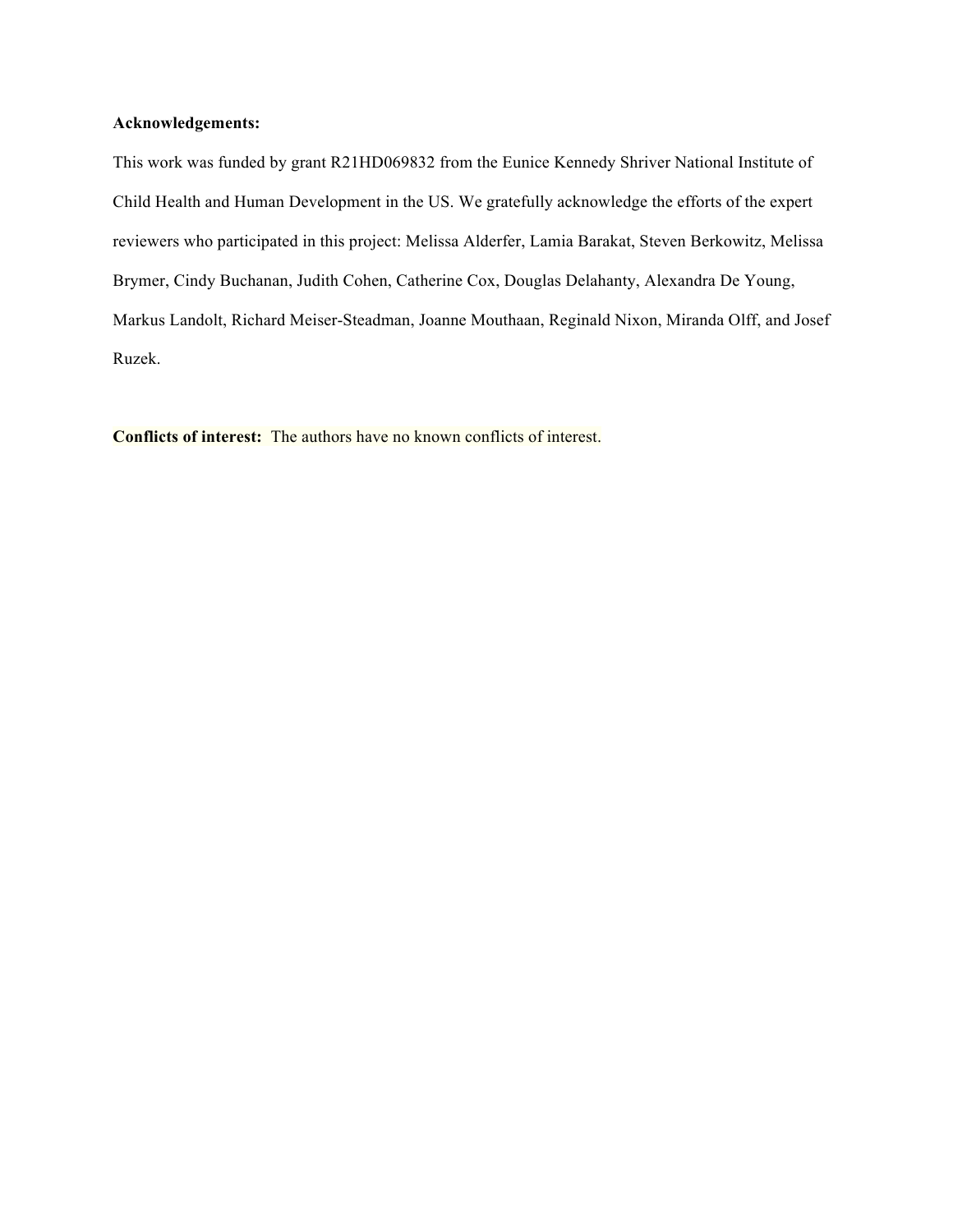# **MULTIMEDIA APPENDIX**

Multimedia Appendix 1: Content Validity Survey Tool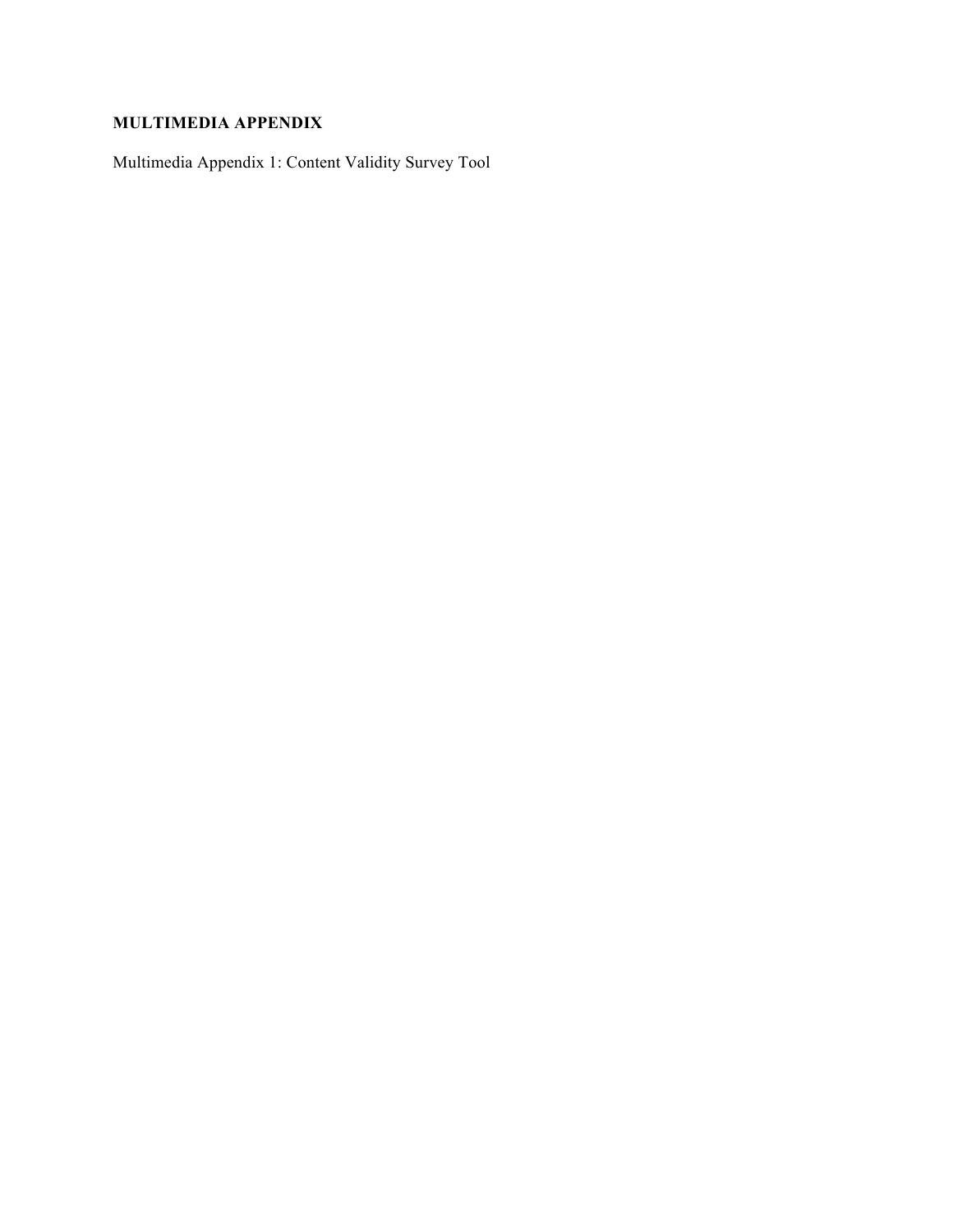#### **References**

- 1. Rogers P, Petrosino A, Huebner T, Hacsi T. Program theory evaluation: Practice, promise, and problems. New Directions for Evaluation*.* 2000;87:4-13. PMID: na
- 2. Winston FK, Jacobsohn L. A practical approach for applying best practices in behavioural interventions to injury prevention. Inj Prev*.* Apr 2010;16(2):107-112. PMID: 20363817
- 3. Webb T, Joseph J, Yardley L, Michie S. Using the Internet to promote health behavior change: A systematic review and meta-analysis of the impact of theoretical basis, use of behavior change techniques, and mode of delivery on efficacy. J Med Internet Res*.* 2010;12(1):e4. PMID: 20164043
- 4. Cronbach L, Meehl P. Construct validity in psychological tests. Psychol Bull*.* 1955;52(4):281- 302. PMID: 13245896
- 5. Haynes S, Richard D, Kubany E. Content validity in psychological assessment: A functional approach to concepts and methods. Psychol Assess*.* 1995;7(3):238-247. PMID: na
- 6. Polit D, Beck C, Owen S. Is the CVI an acceptable indicator of content validity?: Appraisal and recommendations. Res Nurs Health*.* 2007;30:459-467. PMID: 17654487
- 7. Riley W, Rivera D, Atienza A, Nilsen W, Allison S, Mermelstein R. Health behavior models in the age of mobile interventions: Are our theories up to the task? TBM*.* 2011;1:53-71. PMID: 21796270
- 8. Insel T. A new approach to clinical trials. *Director's Blog* 27 Feb 2014; http://www.nimh.nih.gov/about/director/2014/a-new-approach-to-clinical-trials.shtml Archived at http://www.webcitation.org/6S7LzgFR0.
- 9. Grant J, Davis L. Selection and use of content experts for instrument development. Res Nurs Health*.* 1997;20:269-274. PMID: 9179180
- 10. Marsac ML, Winston FK, Hildenbrand A, et al. Systematic, theoretically-grounded development and feasibility testing of an innovative, preventive web-based game for children exposed to acute trauma Clin Pract Pediatr Psychol*.* epub Dec 2014. PMID: na